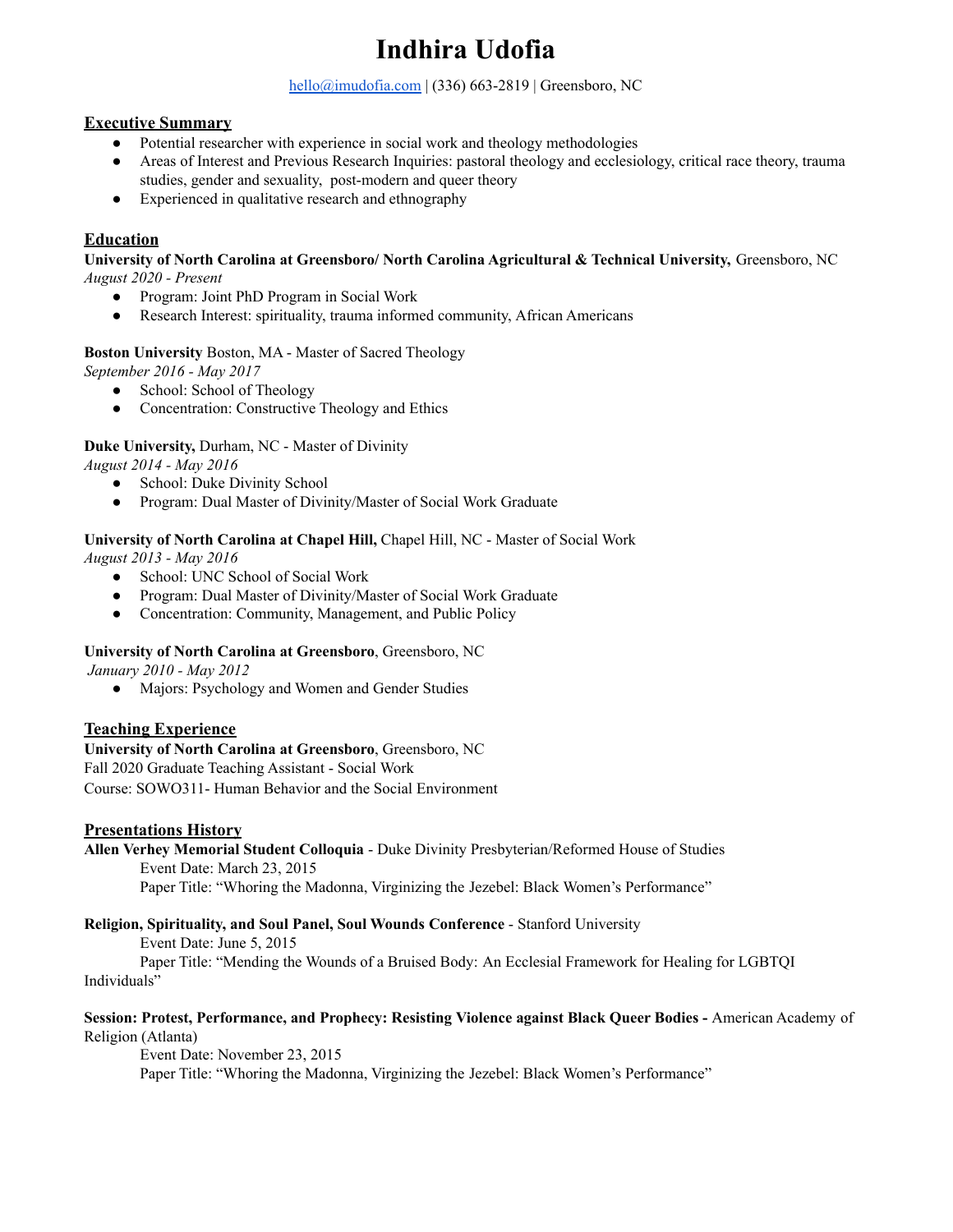**Academy Track, Creating Change Conference** - National LGBTQ Task Force (Chicago), Co-Facilitator Event Date: January 22, 2016 Workshop Title: "Our Stories = Our Power: History as a Catalyst for LGBTQ Activism"

### **Roundtable: Queer Bodies and the Contested Space of the Black Church** - National Women's Studies Association Conference (Montreal)

Event Date: November 11, 2016 Paper Topic: "Disrupting the Crucifying Logic of Queer Bodies in the Black Church"

### **Session: Lesbian-Feminisms and Religion Group** - American Academy of Religion Conference (San Antonio) Event Date: November 21, 2016 Paper Topic: "Embracing The Lady, Her Lover, and Lord: A Lesbian Womanist Reimagining in the Age of the Christian Marriage Industrial Complex"

## **Session, Coming Out of the Shadows: Connection & Spirituality among LGBTQ Communities** - Resoruce Center for Women & Ministry in the South

Event Date: April 29, 2017 Workshop Title: "Mending The Wounds: Healing from Spiritual Trauma"

#### **Session: Lesbian-Feminisms and Religion Group** - American Academy of Religion Conference (Denver) Event Date: November 21, 2018 Paper Title: "That's Bae: What Hashtags, Relationship Goals, and Social Media Means for Lesbian and Queer Women of Color"(co-authored with Whitney Bond, Chicago Theological Seminary)

**Session: Breakout Group -** Association of Black Culture Centers

Event Date: October 31, 2020 Session Title: Creating Spaces in the Afrofuture: Culture Centers that Center the Needs of Black Queer Folx (co-presented with John Robinson-Miller IV, Elon University)

# **Employment and Internship History**

# **Focus Point Mental Health, LLC**, Danville, VA

QMHP Supervisor - *August 2018 - October 2020*

- Supervise direct care staff members; providing case consultations for mental health skill building
- Assist with documentation efforts pertaining to treatment plans, authorization requests, and other clinical documentation
- Providing clinical and administrative training opportunities for mental health practitioners

# **Volunteers of America Carolinas**, Durham, NC

Case Manager, SSVF - *December 2017 - August 2018*

- Provided support and resource coordination for veterans and their families
- Created housing plans and provided some assistance in case management as well as community engagement

# **Duke Temporary Services,** Durham, NC

Patient Navigator (Pilot Program - Advanced Care Planning - Duke Outpatient Clinic) - *July 2017 - May 2018*

- Link and coordinate advanced care planning appointment for high risk patients
- Document and report advanced care planning appointments in Epic/MaestroCare
- Correspond with patients across socioeconomic backgrounds, addressing advocacy concerns in healthcare
- Coordinate with PCPs and social work departments to assess immediate needs as presented in interviews
- Engage with patient at the Duke Outpatient Clinic to provide basic education on the process of advance care planning
- Coordinate with Research team regarding progress of intervention and outreach efforts
- Help patients complete a legal healthcare power of attorney form and/or living will if necessary
- Supervise a BSW student intern about social work theories and practices regarding assessments and interviewing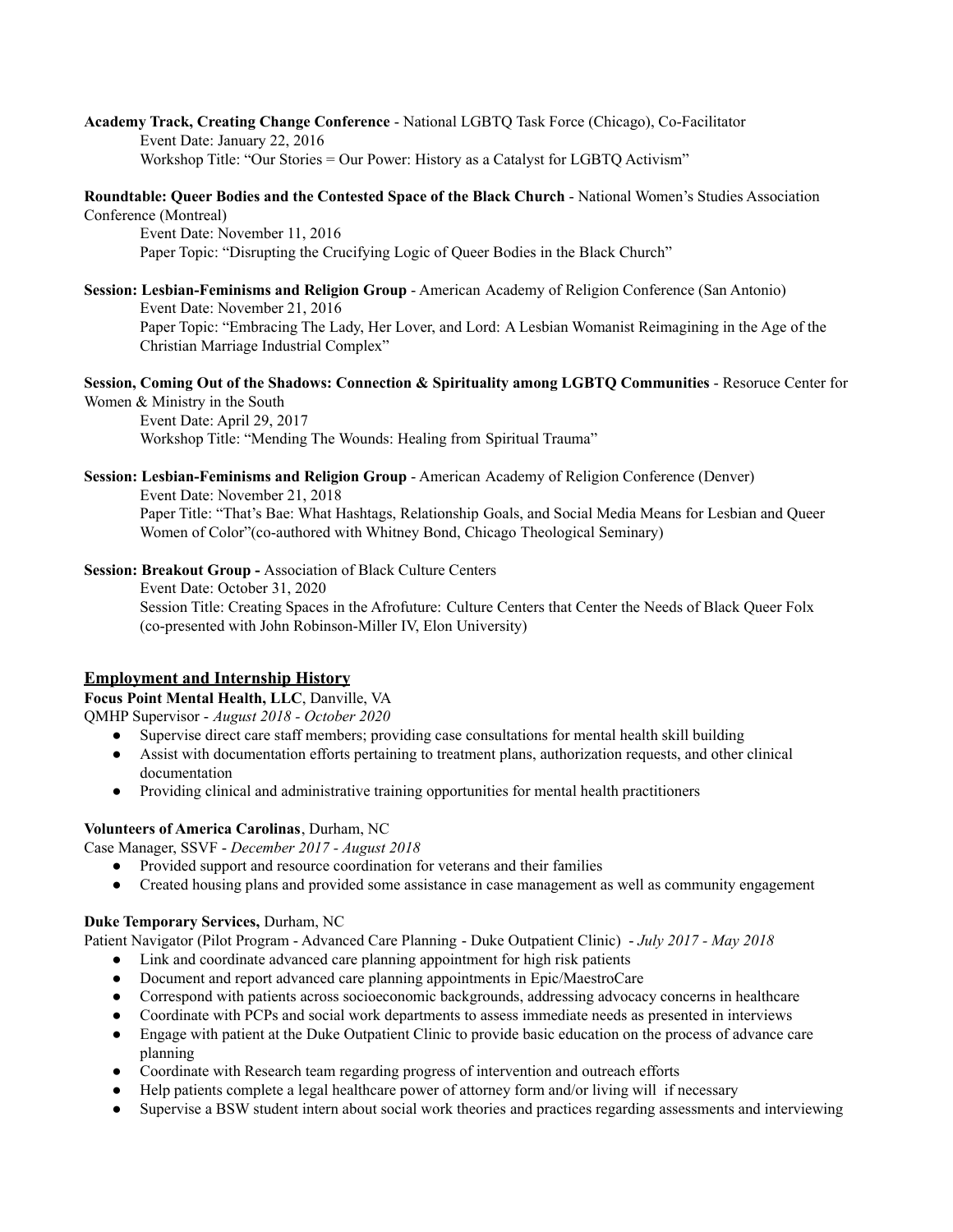### **Therapeutic Intervention Services, Inc.,** Danville, VA

Qualified Mental Health Professional - *May 2017 - September 2017*

- Provides Crisis Stabilization and therapeutic support services for adults and children
- Provided skill-building services and familial support to children and adults with behavioral challenges
- Fosters relationships with children and adults' natural and professional supports to encourage positive behavioral and/or academic outcomes
- Coordinated with community organizations to provide socioeconomic support for adults and youth's family to improve living conditions
- Documented therapeutic progress through case notes and collaborated with familial supports and clients in order to establish goals for treatment and crisis management

### **Chapel in the Pines/Davie St. Presbyterian Church**, Carrboro/Raleigh, NC

Pastoral Resident - *August 2014 - May 2015*

- Working with Senior Pastor to facilitate worship experiences
- Working with the Church on certain outreach efforts
- Planned a curriculum on racial reconciliation for Chapel in the Pines
- Worked on local advocacy efforts at Davie St. Presbyterian

### **Pauli Murray Project**, Durham, NC

Graduate Assistant/Program Coordinator - *September 2014 - May 2016*

- Assisted in planning and administering community programs
- Served as a liaison for Duke student population for the Pauli Murray Center for Social Justice
- Did research and development of community programming pertaining to the legacy of Pauli Murray

### **Evergreen United Methodist Church**, Carrboro, NC

Pastoral Resident - *August 2014 - May 2015*

- Working with Senior Pastor to facilitate worship experiences
- Working with the Church on certain outreach efforts such as Terrific Tuesdays (community meals) and food pantry ministry
- Coordinated Sunday School at the local retirement community

### **Grays Chapel United Methodist Church**, Franklinville, NC

Pastoral Resident - *May 2014 - August 2014*

- Working with Senior Pastor to facilitate worship experiences
- Working with the Church on certain outreach efforts such as the Youth Mission Trip
- Planned a Youth Revival with three other churches to benefit a local youth shelter

# **Duke University**, Durham, NC

Graduate Resident Advisor (Bassett) - *August 2014 - May 2016*

- Provided support and guidance to resident advisors in Bassett Residence Hall
- Supervise residential life team and manage budgets for programming needs
- Supervise and provide leadership development for Bassett House Council
- Provided support and resources to incoming freshmen students to assist with their transition
- Connect residents to events in the Duke community
- Coordinate programming according to HDRL's community building model and student interests

### Resident Assistant (Blackwell) - *September 2013 - May 2014*

- Provided support and resources to incoming freshmen students to assist with their transition
- Connect residents to events in the Duke community
- Plan programming according to HDRL's community building model and student interests

# **Urban Ministries of Durham**, Durham, NC

Social Work/Case Management Intern, Journey Families - *August 2012 - May 2013*

- Provided support and resource coordination for consumers enrolled in the residential family program
- Created housing plans and provided some assistance in case management as well as community engagement